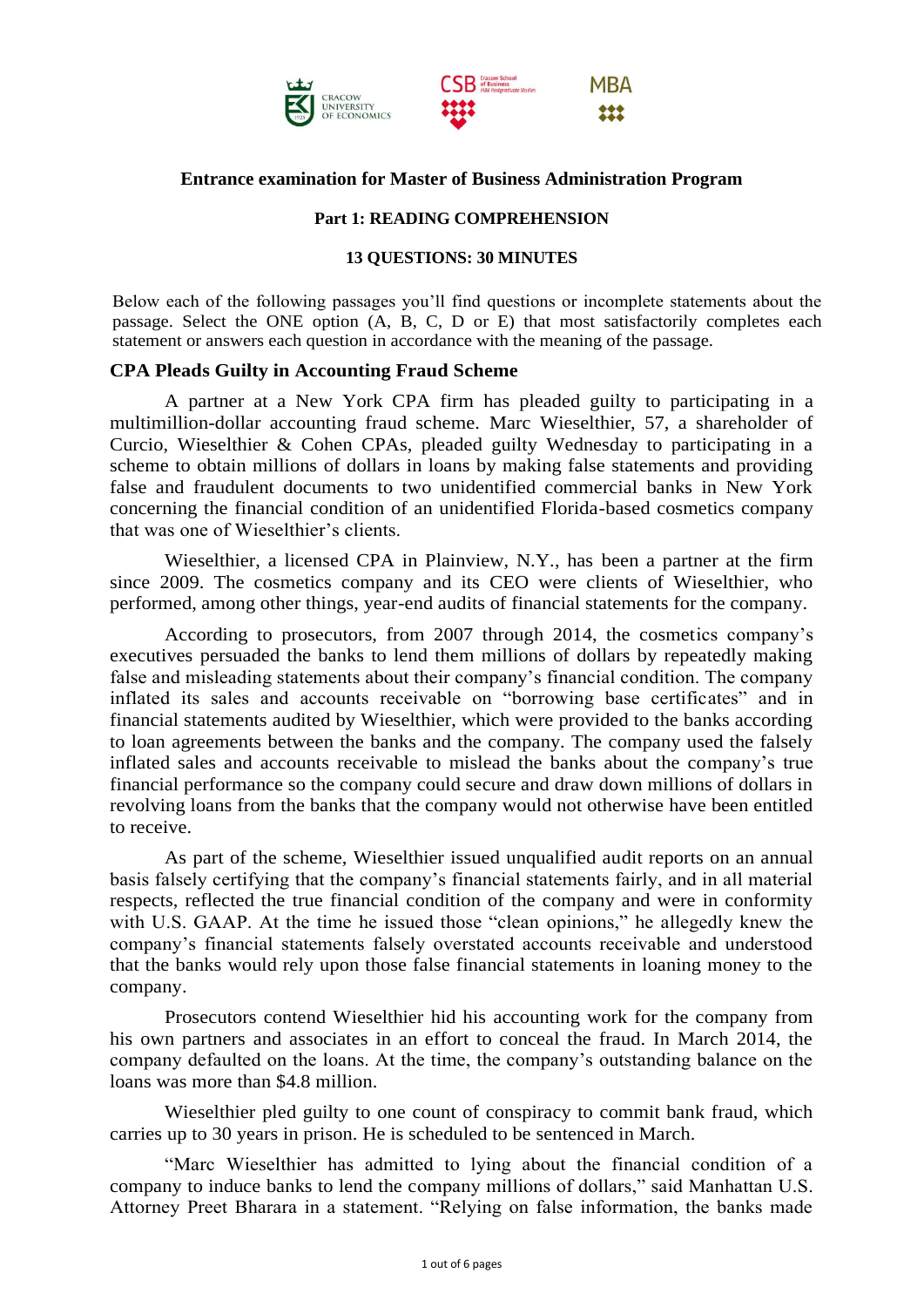loans that ended up defaulting with nearly \$5 million still owed. Wieselthier now joins his co-conspirators in awaiting sentencing for his crime."

Emanuel Cohen, 71, of Boca Raton, Fla., the former CEO of the company, and Thomas Thompson, 42, of Coral Springs, Fla., the former sales manager of the company, previously pled guilty for their roles in the scheme. They are scheduled to be sentenced in March and February, respectively.

Adapted from http://www.accountingtoday.com/news/cpa-pleads-guilty-in-accounting-fraud-scheme

1. It can be gathered from the text that Wieselthier

- (A) is a shareholder in the Florida-based cosmetics company.
- (B) audited the company's accounts.
- (C) is a partner at the Florida-based company.
- (D) tried to obtain loans from the company.
- (E) provided veritable documents to the banks.
- 2. The prosecution believes that the company
	- (A) understated its accounts payable.
	- (B) inflated its accounts payable.
	- (C) misled the prosecution about the company's financial standing.
	- (D) overstated its sales revenue.
	- (E) showed true and fair picture of the company's financial standing.
- 3. In paragraph five, the unqualified opinion
	- (A) is equated in meaning with a clean opinion.
	- (B) is not the same as an unqualified opinion.
	- (C) was issued in accordance with U.S. GAAP.
	- (D) can be alleged to have been grounded in fact.
	- (E) is an issued statement.
- 4. In the bolded sentence, the \$4.8 million
	- (A) is the amount owed banks by the Florida-based company.
	- (B) is the amount due from Wieselthier's partnership.
	- (C) is the amount to be repaid by Wieselthier.
	- (D) none of the above.
	- (E) is the amount Wieselthier has already repaid.
- 5. The text implies that
	- (A) Wieselthier falsified financial data to secure personal loans.
	- (B) Wieselthier cooked the cosmetics' company's books to assist its management in securing bank loans.
	- (C) Wieselthier's interest in the accounting scheme was a one-off (i.e. one time) incident.
	- (D) Wieselthier acted in the scheme with the consent of his partners.
	- (E) Wieselthier had no knowledge about the illicit character of his operations.
- 6. Emanuel Cohen and Thomas Thomson
	- (A) denied responsibility for their crime.
	- (B) were declared to be not guilty by the court.
	- (C) are of the same age.
	- (D) will receive their sentences at the same time.
	- (E) will receive their sentence at different times.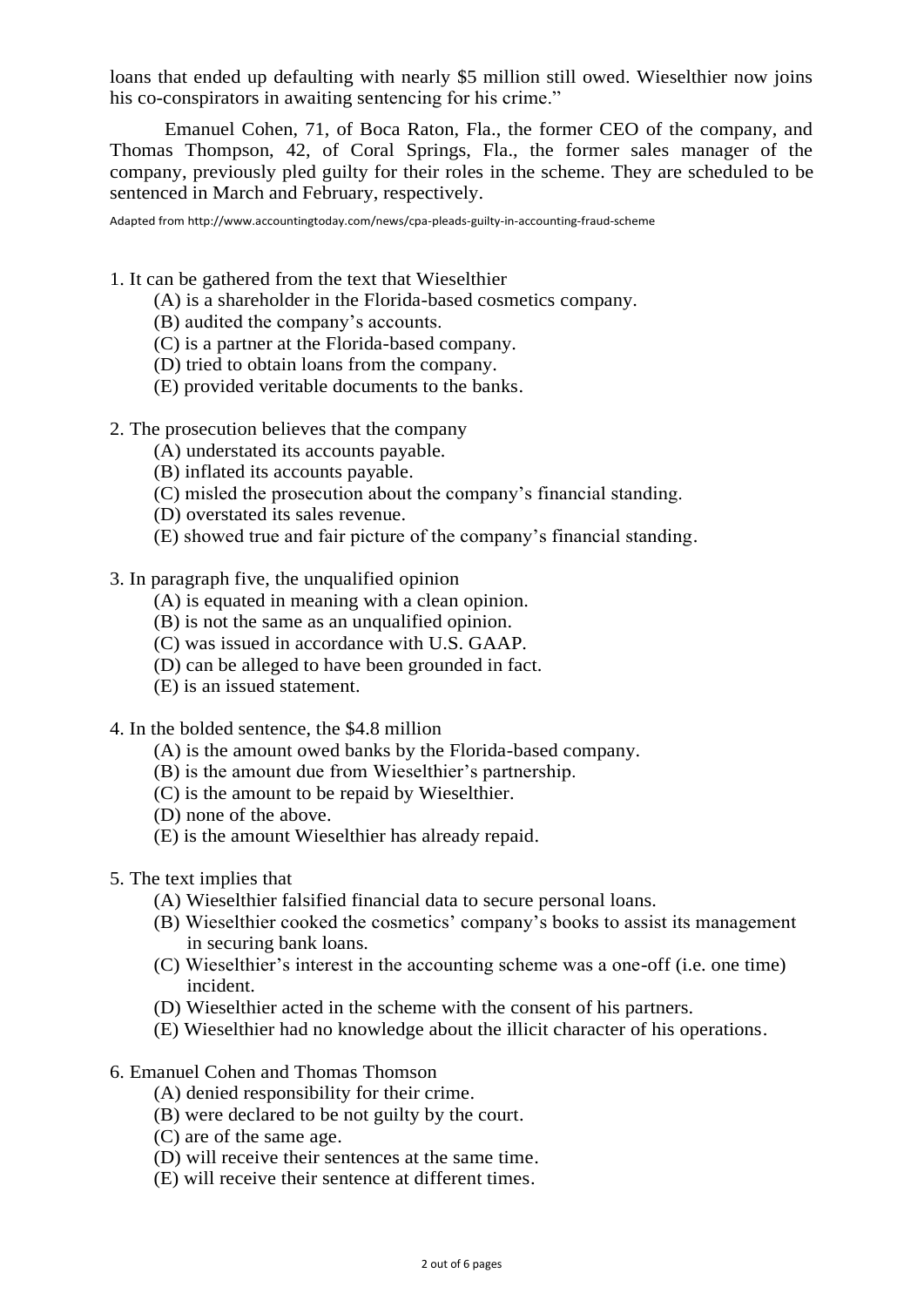## **Bank loans**

Bank loans are available to finance the purchase of inventory and equipment as well as to obtain operating capital and funds for business expansion. These loans are a time-honored and reliable method of financing a small business, but banks often only finance firms with substantial collateral and a long track record, and the terms they offer are often very strict. Business owners should weigh the advantages and disadvantages of bank loans against other means of finance.

A bank loans money to a business based on the value of the business and its perceived ability to service the loan by making payments on time and in full. Banks do not take any ownership position in businesses. Bank personnel also do not get involved in any aspect of running a business to which a bank grants a loan. Once a business borrower has paid off a loan, there is no more obligation to or involvement with the bank lender unless the borrower wishes to take out a subsequent loan.

The interest on business bank loans is tax-deductible. In addition, especially with fixed-rate loans, in which the interest rate does not change during the course of a loan, loan servicing payments remain the same throughout the life of the loan. This makes it easy for businesses to budget and plan for monthly loan payments. Even if the loan is an adjustable-rate loan, business owners can use a simple spreadsheet to compute future payments in the event of a change in rates.

One of the greatest disadvantages to bank loans is that they are very difficult to obtain unless a small business has a substantial track record or valuable collateral such as real estate. Banks are careful to lend only to businesses that can clearly repay their loans, and they also make sure that they are able to cover losses in the event of default. Business borrowers can be required to provide personal guarantees, which means the borrower's personal assets can be seized in the event the business fails and is unable to repay all or part of a loan.

Interest rates for small-business loans from banks can be quite high, and the amount of bank funding for which a business qualifies is often not sufficient to completely meet its needs. The high interest rate for the funding a business does receive often stunts its expansion, because the business needs to not only service the loan but also deal with additional funding to cover funds not provided by the bank. Loans guaranteed by the U.S. Small Business Administration offer better terms than other loans, but the requirements to qualify for these subsidized bank loans are very strict.

Lenders who offer unsecured business loans won't require your business to pledge any collateral to obtain the loan. However, you must still meet income and credit requirements. Unsecured business loans can range from \$5,000 to more than \$500,000, depending on the size of the business and its credit rating. Some lenders may also offer businesses a revolving line of unsecured credit.

# 7. Bank loans

- (A) are given by banks honored to finance small business.
- (B) are likely to be offered when they are well secured.
- (C) are the only means of financing.
- (D) were invented to expand business.
- (E) are spent on purchasing fixed assets by the companies.

#### 8. Banks

- (A) grant loans to businesses which pledge to repay the debt on time.
- (B) lend money for a stake in a business.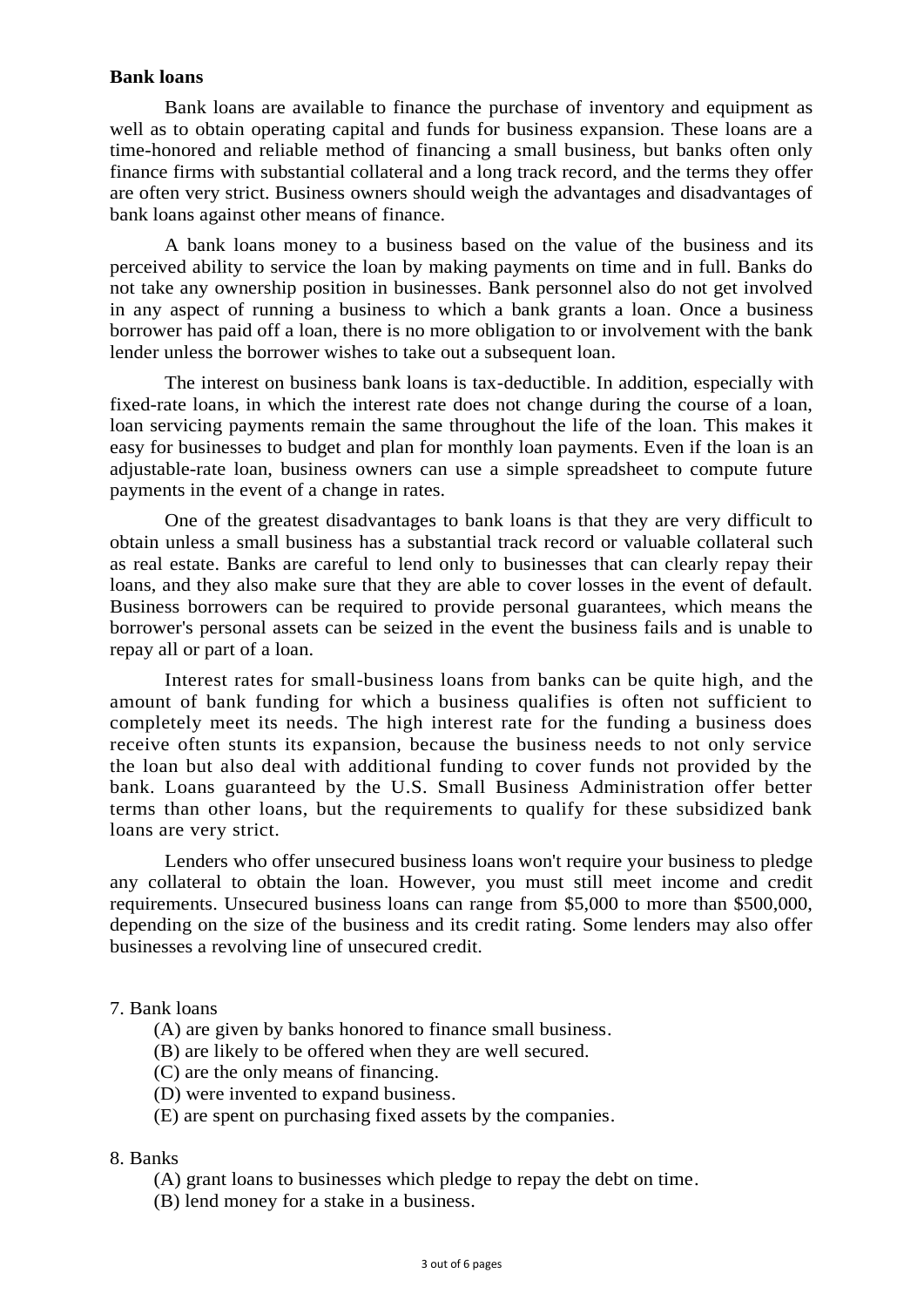- (C) wish their borrowers maintain long-term relationship.
- (D) expect their borrowers to repay a loan once.
- (E) are happy with a partial repayment of the loan.
- 9. The interest on the loans
	- (A) is always fixed.
	- (B) can be written off taxes.
	- (C) depends on the life of the borrower.
	- (D) is computed by the customers.
	- (E) is always negotiable.
- 10. Bank customers who own small businesses and wish to borrow money
	- (A) are offered low rates.
	- (B) need to have assets to pledge.
	- (C) do not need to give personal guarantees.
	- (D) often fail to repay the loan.
	- (E) do not need to have a proven history.
- 11. Which option is NOT correct?
	- (A) High interest on loans for small businesses may harm their growth.
	- (B) The funding provided by the bank may not be sufficient to operate.
	- (C) US Small Business Administration is very permissive to borrowers.
	- (D) Borrowers can obtain financing for their businesses without a collateral.
	- (E) Small business firms can expect low interest.
- 12. Lenders offering loans
	- (A) are prepared to lend without asking for any security.
	- (B) expect the borrowers to demonstrate creditworthiness.
	- (C) give the same amount of loans to everyone.
	- (D) do not consider the track record of the borrower.
	- (E) require security for all the loans.

# **Understanding hedge funds**

Hedge funds are private investment funds which are only open to a limited range of investors, the number of which is determined by its regulators, but is restricted by law to no more than 100 investors per fund. They are special in that they are exempt from many of the rules and regulations governing other mutual funds, and this allows them to undertake a wider range of trading activities and employ more aggressive strategies than are normally permitted. As a consequence of the restricted number of investors, most hedge funds set an extremely high minimum investment amount, ranging from \$250,000 to as much as \$1 million. Investors also have to pay an annual performance fee to the Investment Manager, as is standard practice for mutual funds; however hedge funds also collect a percentage of the profits (usually 20%).

The underlying philosophy of hedge funds which originated on Wall Street in the 1940s as an investment option for the extremely wealthy, is wealth preservation. They operate on the principle of absolute return, of making money on an ongoing basis, regardless of market fluctuations. This is an attractive proposition for investors and hedge fund activity has increased greatly over the last 15 years.

No longer the exclusive territory of individual investors, some hedge funds now also offer their investment capabilities to professional investors such as insurance companies and pension funds. At the same time, the range of different investment strategies, some of them high risk, that hedge fund managers typically employ to achieve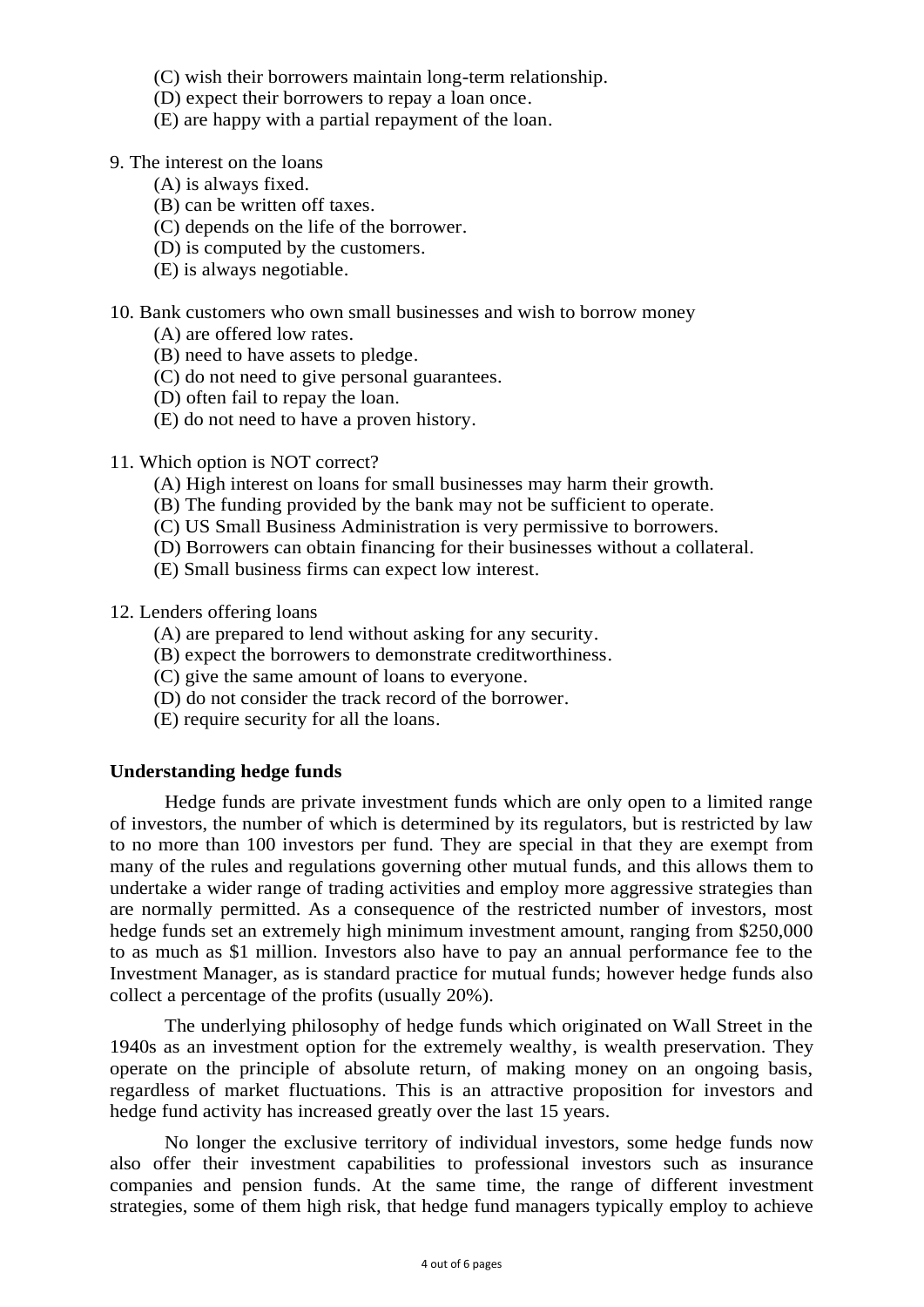their aggressive investment goals have become more widely practised in the financial markets. Notably, these include extensive dealing in derivatives, short selling or 'selling short' and leveraging.

Short selling was one of the strategies employed by billionaire businessman and hedge fund manager George Soros which generated an estimated \$1.1 billion for his hedge fund, the 'Quantum Fund', in 1992, forcing the pound out of the European exchange mechanism in the process. It is a technique for profiting from the falling price of stock and involves borrowing a security from a broker and selling it with the understanding that it must later be bought back (hopefully when the market has dropped and at a lower price) and returned to the broker.

For example, a hedge fund manager will task the fund's brokers to borrow a certain number of shares of company or companies, which they believe are overpriced and will fall. The Fund Manager will then immediately sell the borrowed shares at the current market price. If the price of the shares drops, the Fund Manager buys back the shares and the brokers return them to the lender. The profit is the difference between the price at which the stock was sold and the cost to buy it back, minus commissions and expenses for borrowing the stock. It is an effective technique for getting a positive return in a falling market but can be high risk; if the prices increase rather than decrease, the potential losses are unlimited.

Derivatives are another means employed by fund managers to 'hedge their bets' against market direction. They are essentially contracts that gamble on the future prices of assets by making a contract for future trading at a specified price, the buyer and seller standing to gain or lose according to whether the market has dropped below the price agreed or risen above it. 'Options' and 'futures' are common currency in derivatives trading. A 'future', or forward contract, is formed when both the buyer and the seller are committed and legally obliged to exchange the asset when the contract matures. An 'option', on the other hand, is a contract that gives its owner the right, but not the obligation, to buy or sell the asset on or before a given date at the agreed-upon price. Leveraging, that is borrowing money to increase the fund's trading capacity, is also common practice for hedge funds. There are obvious associated risks; however, leveraging can increase the shareholders' return on their investment and often there are additional tax advantages associated with borrowing.

So, are hedge funds a sure-fire way to maximum returns on investment? According to HedgeFund Intelligence, the industry information group, the average return on European hedge funds can be as little as less than 10%; this compares unfavourably with the return of 18.1% posted by ordinary European equity funds. However, hedge funds fared much better in the bear markets of, for example, 2001, 2002 and 2008. While the stock market was down 45% in the first two periods mentioned, hedge funds were up by between 1% and 2%. Because hedge funds aim for absolute returns, they tend to perform better than the stock market in bad times, such as periods of economic recession, but less well in good times.

13. Why does the minimum investment for a hedge fund tend to be high?

- (A) They are an investment mechanism only for the very wealthy.
- (B) The amount is determined by the fund's regulators.
- (C) This includes the Fund Manager's fee.
- (D) The number of investors is restricted.
- (E) They are governed by regulations.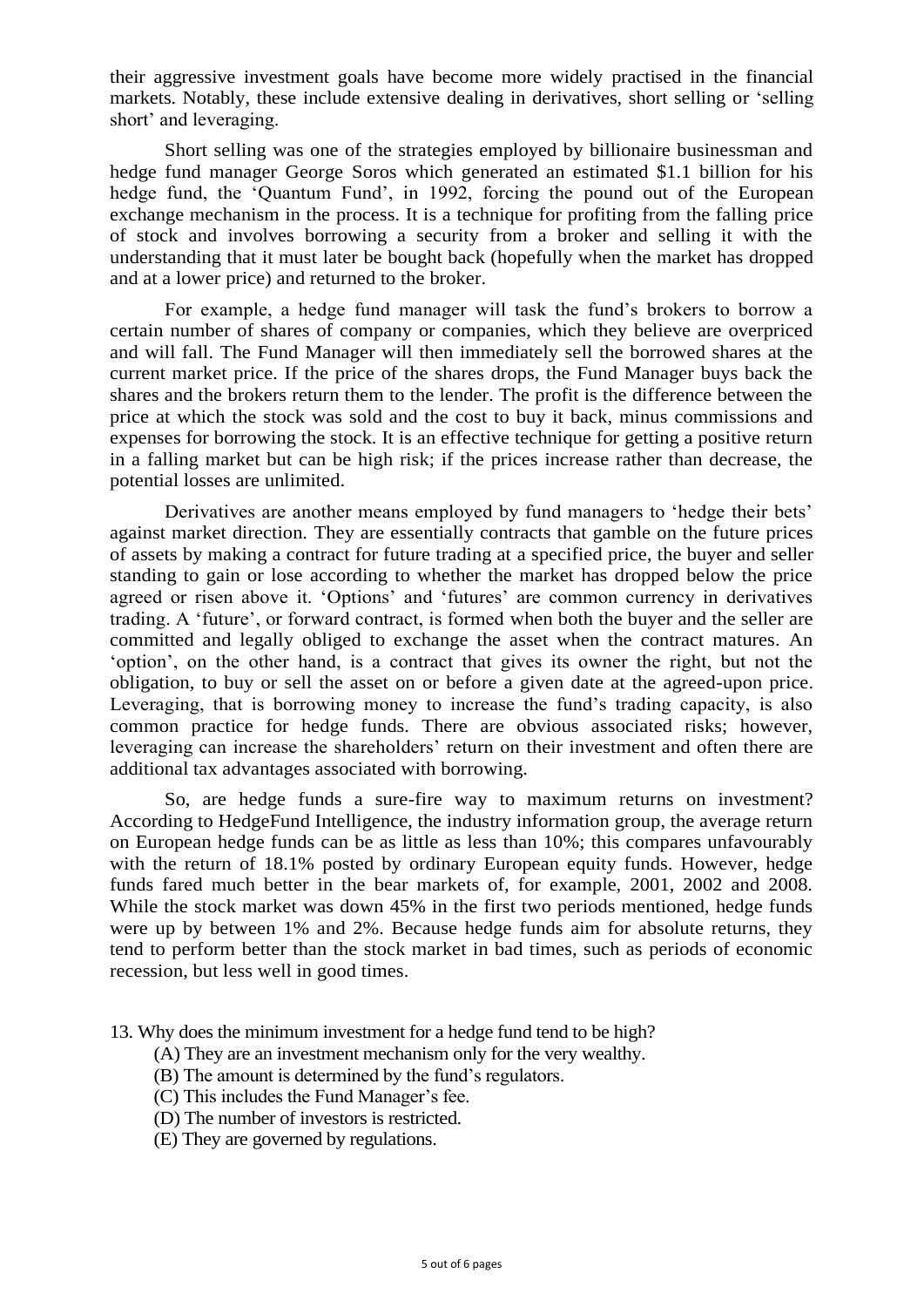14. According to paragraph one, what is the principal characteristic that distinguishes hedge funds from other types of mutual fund?

(A) Investors have to pay the Fund Manager an annual performance fee.

(B) Hedge funds are less regulated and can engage in a broader range of trading activities.

(C) There is a minimum investment amount.

- (D) Hedge funds tend to employ a less aggressive investment strategy.
- (E) Mutual funds do not require a fee payment.
- 15. According to paragraph two, what does the principle of 'absolute return' entail?

(A) Maximizing profit.

- (B) Setting the losses off against the profits as the market fluctuates.
- (C) Always making a profit whether the markets move up or down.
- (D) Accepting heavy losses for the sake of even more substantial future gains.
- (E) Avoiding losses at all cost.
- 16. What does the technique of short selling depend on in order to make a profit?

(A) The fund's borrowed securities have to increase in value before the fund sells them on.

- (B) The fund's borrowed securities have to fall in value before the fund buys them back.
- (C) The fund must only buy securities that have fallen in value.
- (D) The fund has to sell securities as soon as they rise in value.
- (E) The fund keeps the shares until they rise in value.
- 17. How do hedge funds acquire security or shares they intend to sell short?
	- (A) They buy them directly from a broker.
	- (B) They buy shares without using the intermediary of a broker.
	- (C) They instruct a broker to borrow shares on behalf of the fund.
	- (D) They place bets and buy shares they believe are overpriced directly from companies.
	- (E) They auction the shares in the market.

18. What is the main difference between futures and options?

- (A) Whether or not the contract is for a limited amount of time.
- (B) Whether or not the contract is binding.
- (C) Whether or not there is an obligation to sell or buy when the contract comes to term.
- (D) Whether or not it is possible to sell the contract.
- (E) Whether or not the contract is voluntary.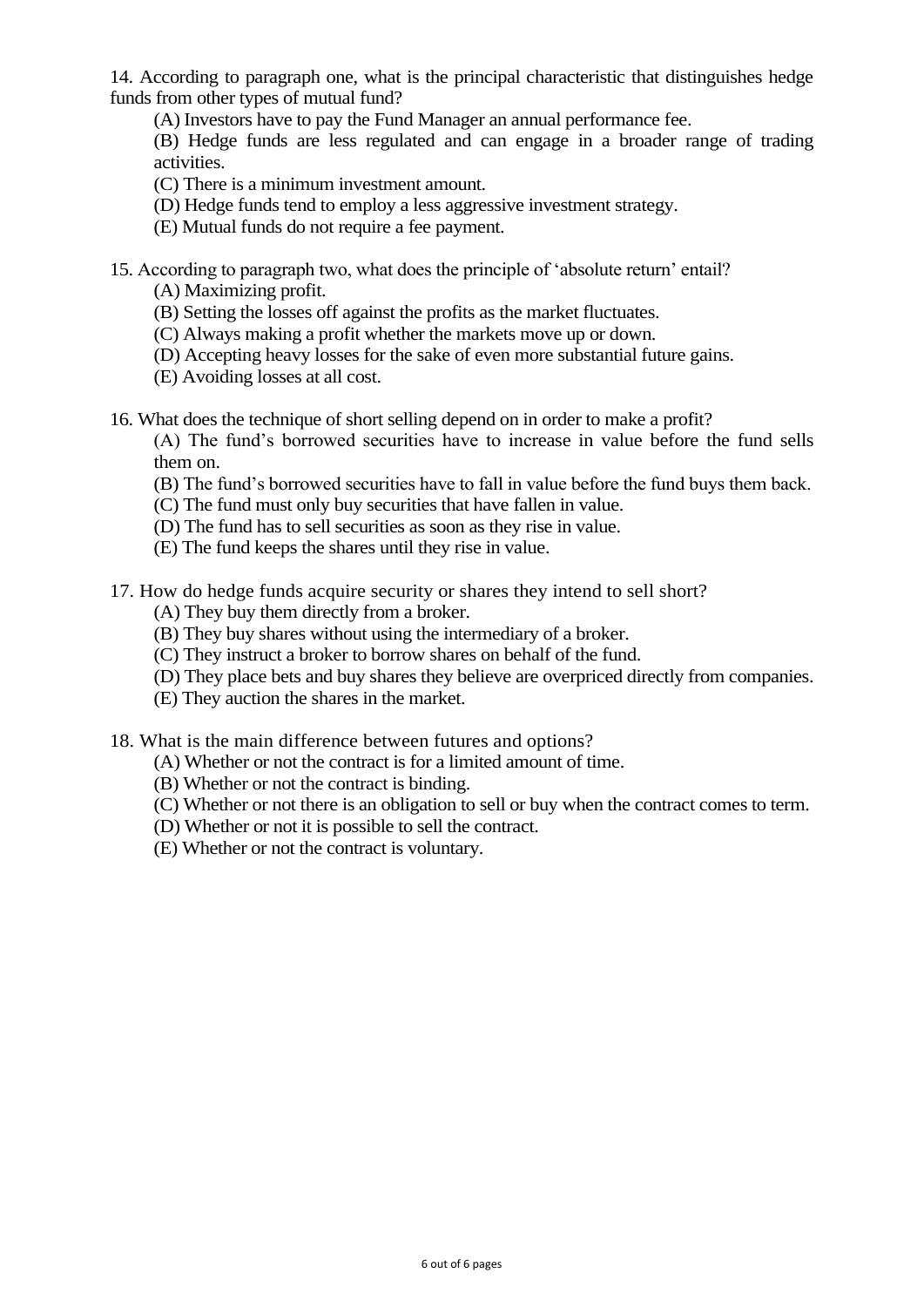KEY: 1 (B) 2 (D) 3 (A) 4 (A) 5 (B) 6 (E) KEY: 7 (B) 8 (A) 9 (B) 10 (B) 11 (C) 12 (B) KEY: 13 (D) 14 (B) 15 (C) 16 (B) 17 (C) 18 (C)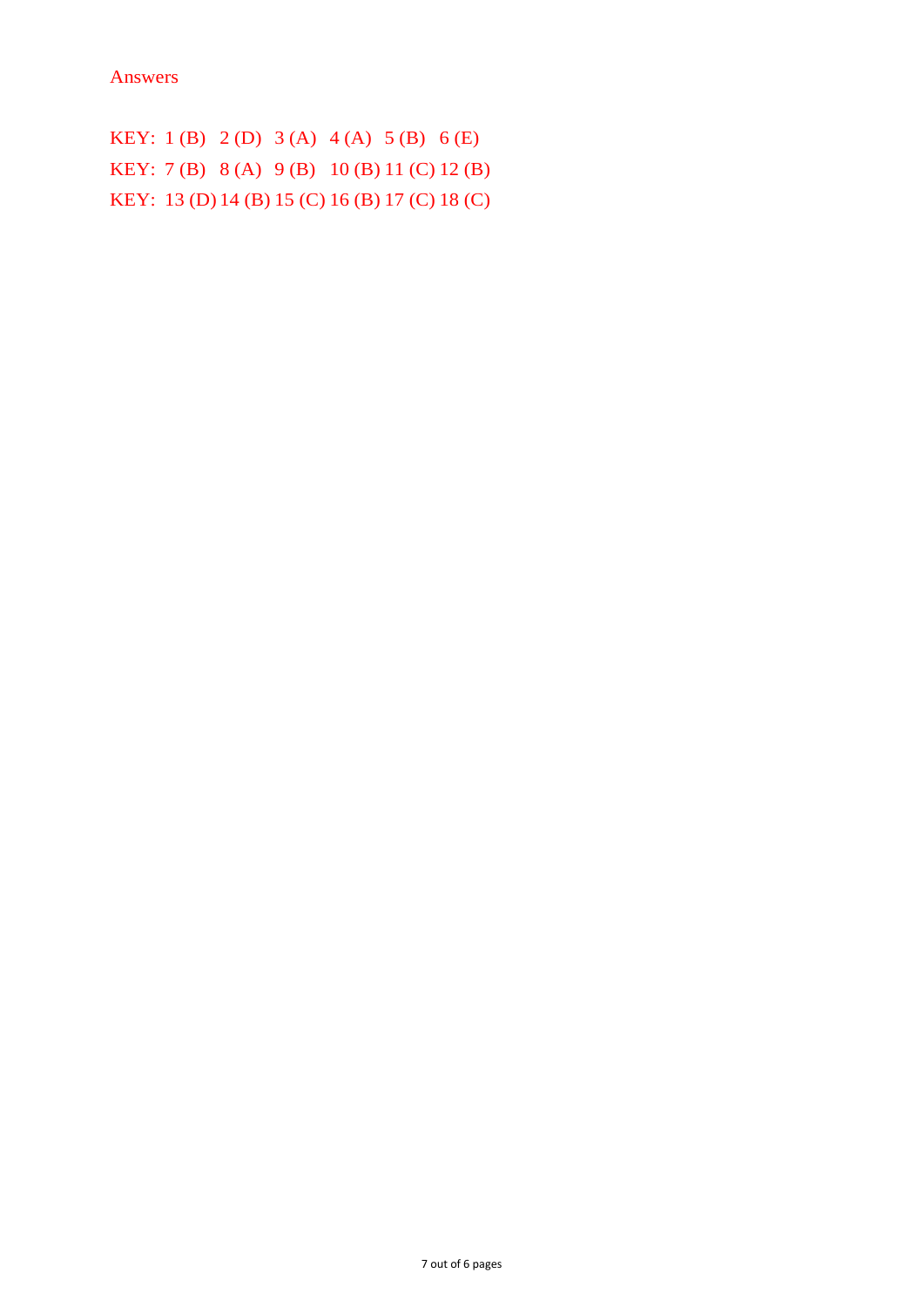

# **Entrance examination sample for Master of Business Administration Program**

## **Part 2: PROBLEM SOLVING**

Solve the problem and indicate the best of the answer choices given.

1. Andrew started saving at the beginning of the year and had saved \$240 by the end of the year. He continued to save and by the end of 2 years had saved a total of \$540. Which of the following is closest to the percent increase in the amount Andrew saved during the second year compared to the amount he saved during the first year?

(A) 11% (B) 25%

- (C) 44%
- (D) 56%
- (E) 125%

2. If  $x > y$  and  $y > z$ , which of the following represents the greatest number?

 $(A) x - z$ (B)  $x - y$ (C)  $y - x$ (D)  $z - y$  $(E) z - x$ 

3. Salesperson A's compensation for any week is \$360 plus 6 percent of the portion of A's total sales above \$1,000 for that week. Salesperson B's compensation for any week is 8 percent of B's total sales for that week. For what amount of total weekly sales would both salespeople earn the same compensation?

(A) \$21,000 (B) \$18,000 (C) \$15,000 (D) \$4,500 (E) \$4,000

4. There are 5 cars to be displayed in 5 parking spaces, with all the cars facing the same direction. Of the 5 cars, 3 are red, 1 is blue, and 1 is yellow. If the cars are identical except for color, how many different display arrangements of the 5 cars are possible?

 $(A) 20$ (B) 25 (C) 40

(D) 60

(E) 125

5. The organizers of a fair projected a 25 percent increase in attendance this year over that of last year, but attendance this year actually decreased by 20 percent. What percent of the projected attendance was the actual attendance?

(A) 45%

(B) 56%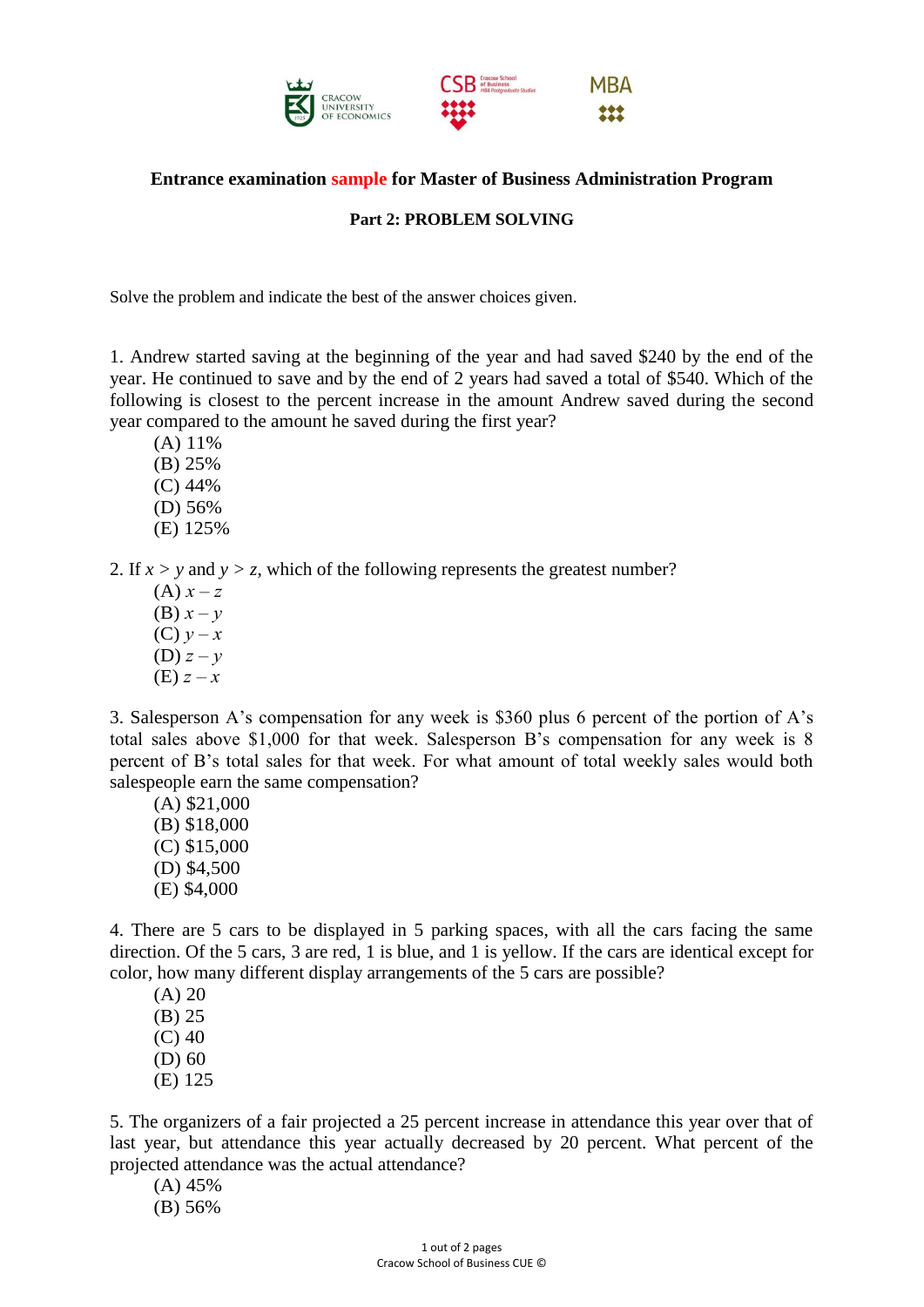- (C) 64%
- (D) 75%
- (E) 80%

6. If a and b are positive integers and  $(2^a)^b = 2^3$ , what is the value of  $2^a 2^b$ ?

- (A) 6
- (B) 8
- (C) 16 (D) 32
- (E) 64

7. If Mario was 32 years old 8 years ago, how old was he *x* years ago?

 $(A) x - 40$ (B) *x ‒ 24* (C) *40 ‒ x* (D) *24 ‒ x* (E) *24 + x*

8. If the average (arithmetic mean) of *x*, *y*, and *z* is *7x* and  $x \neq 0$ , what is the ratio of *x* to the sum of *y* and *z*?

(A) 1:21 (B) 1:20 (C) 1:6 (D) 6:1 (E) 20:1

9.  $\sqrt{16 + 16} =$  $(A)$  4 $\sqrt{2}$ (B)  $8\sqrt{2}$ (C)  $16\sqrt{2}$ (D) 8 (E) 16

10. Of the following, which is least?

| $(A) \frac{0.03}{0.00071}$ |
|----------------------------|
| $(B) \frac{0.03}{0.0071}$  |
| $(C)$ $\frac{0.03}{0.071}$ |
| (D) $\frac{0.03}{0.71}$    |
| $(E) \frac{0.03}{7.1}$     |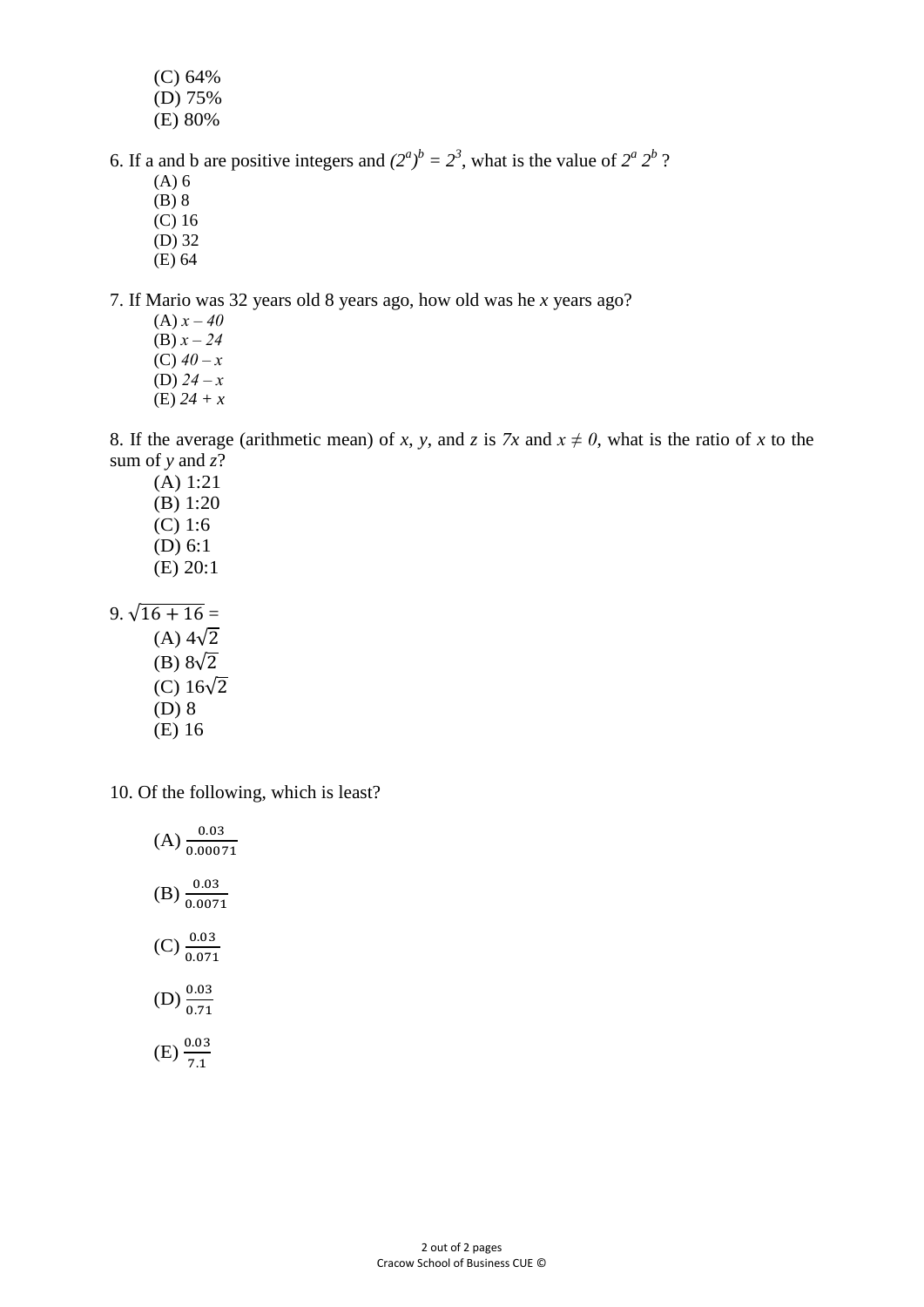KEY: 1(B) 2(A) 3(C) 4(A) 5(C) 6(C) 7(C) 8(B) 9(A) 10(E)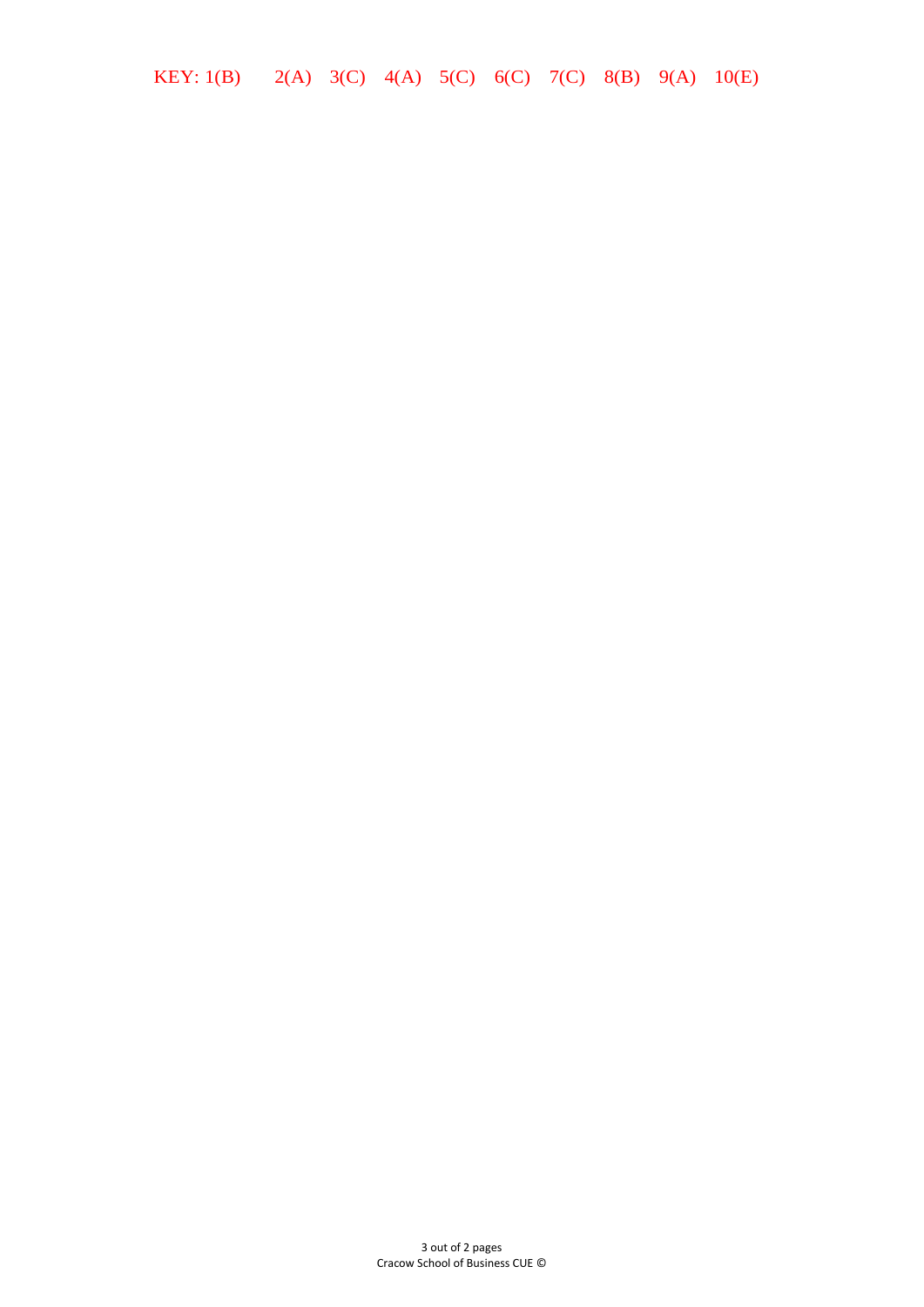

# **Entrance examination sample for Master of Business Administration Program**

#### **Part 3: DATA SUFFICIENCY**

Each data sufficiency problem consists of a question and two statements (1) and (2), which contain certain data. Using these data and your knowledge of mathematics and everyday facts (such as the number of days in July or the meaning of the word *counterclockwise*), decide whether the data given are sufficient for answering the question and then indicate one of the following answer choices:

(A) Statement (1) ALONE is sufficient, but statement (2) alone is not sufficient.

(B) Statement (2) ALONE is sufficient, but statement (1) alone is not sufficient.

(C) BOTH statements TOGETHER are sufficient, but NEITHER statement ALONE is sufficient.

(D) EACH statement ALONE is sufficient.

(E) Statements (1) and (2) TOGETHER are not sufficient.

NOTE: In data sufficiency problems that ask for the value of a quantity, the data given in the statements are sufficient only when it is possible to determine exactly one numerical value for the quantity.

1. A certain list consists of 400 different numbers. Is the average (arithmetic mean) of the numbers in the list greater than the median of the numbers in the list?

(1) Of the numbers in the list, 280 are less than the average.

(2) Of the numbers in the list, 30 percent are greater than or equal to the average.

2. If *a*, *b*, *c* and *d* are numbers on the number line shown and if the tick markers are equally spaced, what is the value of  $a + c$ ?

(1) *a + b = -8* (2) *a + d = 0*



3. Last year in a group of 30 businesses, 21 reported a net profit and 15 had investments in foreign markets. How many of the businesses did not report a net profit nor invest in foreign markets last year?

(1) Last year 12 of the 30 businesses reported a net profit and had investments in foreign markets

(2) Last year 24 of the 30 businesses reported a net profit and had investments in foreign markets, or both.

4. Is *zw* positive?

 $(1)$   $z + w^3 = 20$  $(2)$  *z* is positive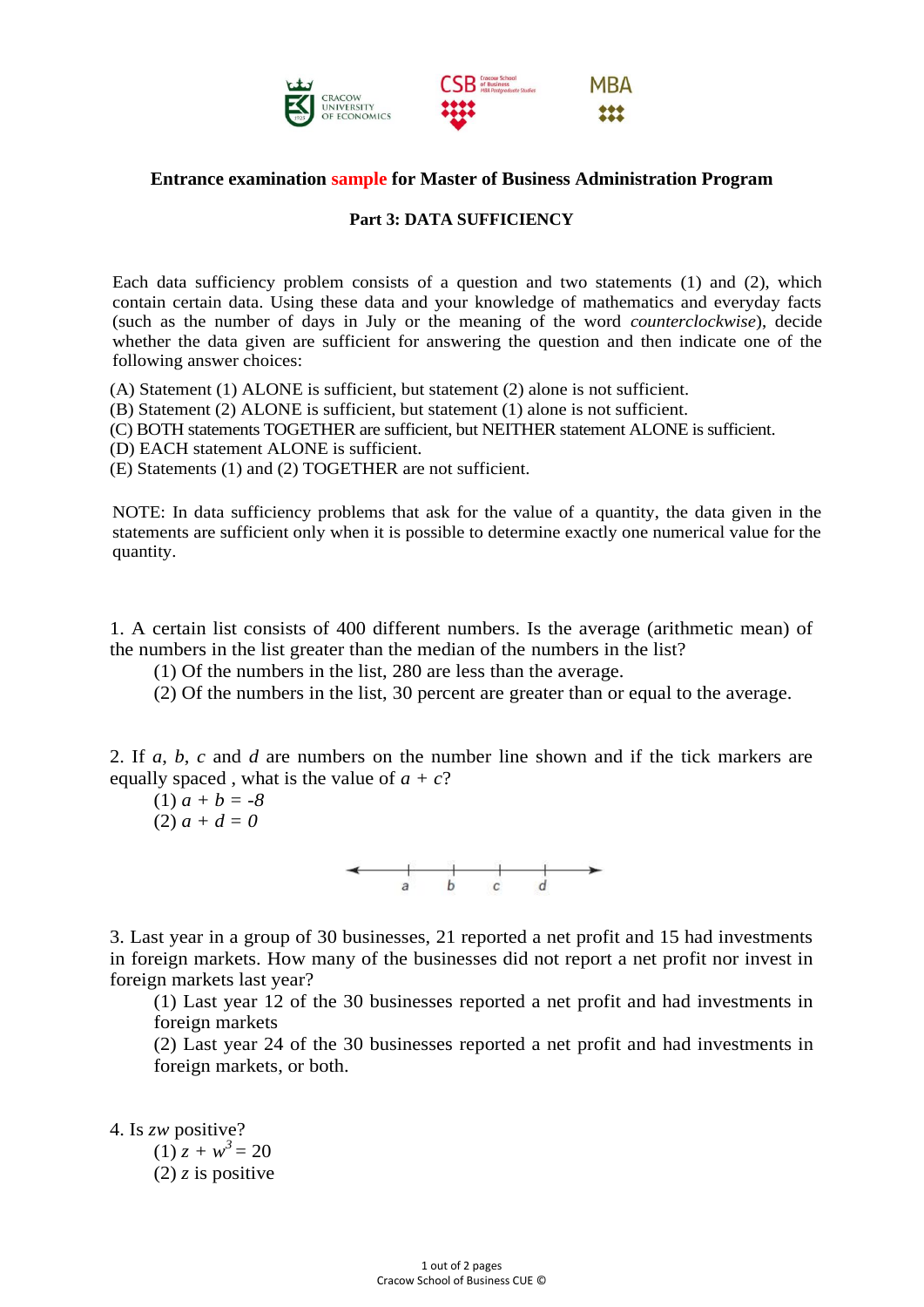5. A collection of 36 cards consists of 4 sets of 9 cards each. The 9 cards in each set are numbered 1 through 9. If one card has been removed from the collection, what is the number on that card?

(1) The units digit of the sum of the numbers on the remaining 35 cards is 6.

(2) The sum of the numbers on the remaining 35 cards is 176.

6. Is the figure shown, lines *k* and *m* are parallel to each other. Is  $x = z$ ?

(1) *x = w*  $(2) x = 180 - w$ 



7. If  $x > 0$ , what is the value of  $x^5$ ?  $(1)\sqrt{x}$ =32

(1) 
$$
\sqrt{x} - 32
$$
  
(2)  $x^2 = 2^{20}$ 

8. Is  $xy > 5$ ?

(1)  $1 \le x \le 3$  and  $2 \le y \le 4$ (2)  $x + y = 5$ 

9. During a certain bicycle ride, was Sherry's average speed faster than 24 km/h?

 $(1 \text{ km} = 1000 \text{ meters})$ 

(1) Sherry's average speed during the bicycle ride was faster than 7 meters per second.

(2) Sherry's average speed during the bicycle ride was slower than 8 meters per second.

10. Is the integer *n* a prime number?

(1)  $24 \le n \le 28$ 

(2) *n* is not divisible by 2 or 3